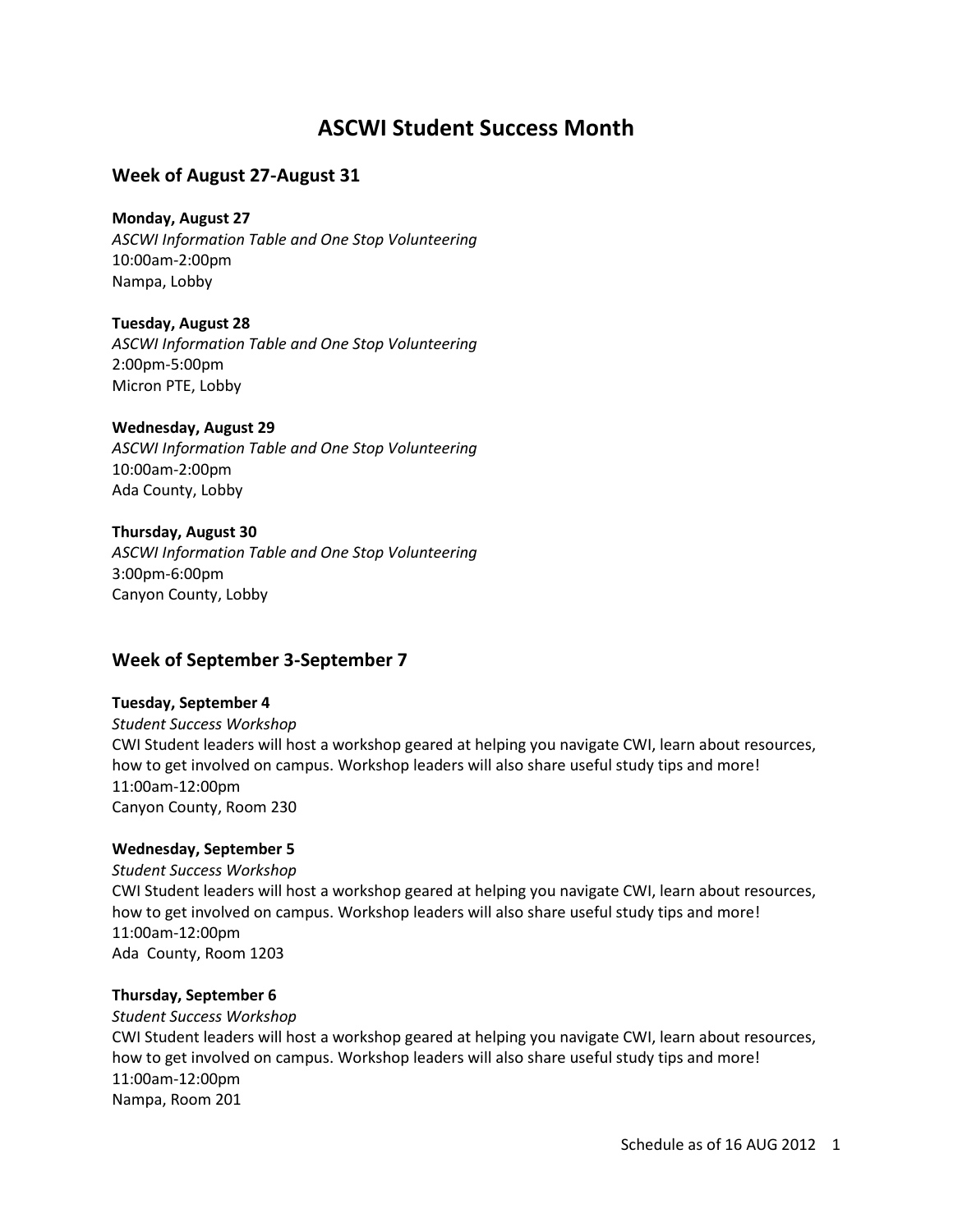# **Week of September 10-September 14**

## **September 10**

#### *ASCWI Townhall Meeting*

Come meet your ASCWI student leaders! This will be a great opportunity to learn more about student governance at CWI and a great place to discuss ideas with other CWI students. 5:00pm-7:00pm Nampa, 2<sup>nd</sup> Floor Lobby

#### **Tuesday, September 11**

*Pizza with the Presidents* Come meet CWI President Bert Glandon and ASCWI Student Body President Christian Decker, and get a free slice of pizza! Students will learn more about CWI and student government. 12:00pm-1:00pm Ada, Lobby

#### **Wednesday, September 12**

*Pizza with the Presidents* Come meet CWI President Bert Glandon and ASCWI Student Body President Christian Decker, and get a free slice of pizza! Students will learn more about CWI and student government. 12:00pm-1:00pm Nampa, 2<sup>nd</sup> Floor Lobby

#### *Street Teams Ice Cream Social*

Several clubs and organizations participated in CWI's street teams competition this summer. Stop by, see who participated, who won, and have some free ice cream! 1:00pm-1:30pm Nampa, 2<sup>nd</sup> Floor Lobby

#### *American Red Cross Blood Drive*

The ASCWI and the American Red Cross are partnering again to bring the blood drive to campus. Help your community out by donating blood. 1:00-5:00pm Nampa

# **Week of September 17-September 21**

## **Monday, September 17**

*ASCWI Involvement Festival* Are you interested in learning more about volunteer opportunities in the community? Non-profits will be on campus to find volunteers for the 2012-13 school year. 3:00pm-7:00pm Nampa Campus, 2<sup>nd</sup> Floor Lobby